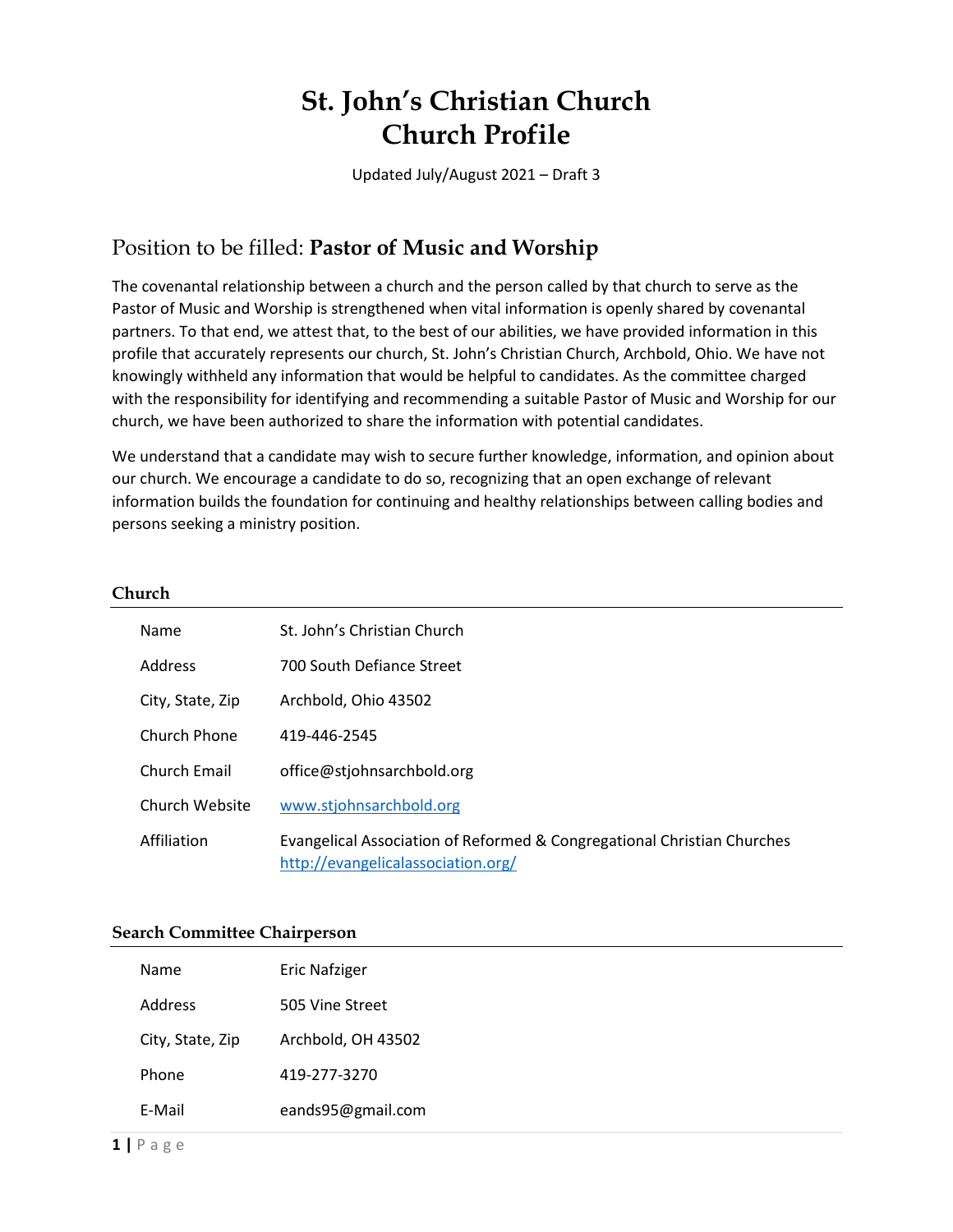| <b>Church Membership Information</b>                                                                        |  |  |  |  |  |
|-------------------------------------------------------------------------------------------------------------|--|--|--|--|--|
| Number of Members 412                                                                                       |  |  |  |  |  |
| Number of living in the same town 261<br>Number who are non-residents 151                                   |  |  |  |  |  |
|                                                                                                             |  |  |  |  |  |
| (The following figures are based on activity prior to the 2020-2021 pandemic - from 2019)                   |  |  |  |  |  |
| <b>Children's Ministry Participants:</b><br>Average attendance at Sunday Worship 229                        |  |  |  |  |  |
| Sunday School Membership of Adults 60<br>Preschool 14                                                       |  |  |  |  |  |
| Kindergarten - $5th$ Grade 26<br>Average SS attendance of Adults 45                                         |  |  |  |  |  |
| $6th$ Grade - 12 <sup>th</sup> Grade 46<br>Attendance at weekly/bi-weekly Bible Studies 40                  |  |  |  |  |  |
|                                                                                                             |  |  |  |  |  |
| <b>Profile of Church Congregation (Member Households)</b>                                                   |  |  |  |  |  |
| A. Age                                                                                                      |  |  |  |  |  |
| $6\%$ 13-17<br>$6\%18-21$<br>11 % 22-30 9 % 31-40 9 % 41-50<br>12 % 0-12                                    |  |  |  |  |  |
| $14\%$ 61-70<br><u>13</u> % 51-60<br>$\underline{19}$ % 71+                                                 |  |  |  |  |  |
|                                                                                                             |  |  |  |  |  |
| Occupations<br>В.                                                                                           |  |  |  |  |  |
| % clerical<br>% farmer<br>22 % business<br>$\mathbf{2}^{\prime}$<br>7                                       |  |  |  |  |  |
| 5 % homemaker<br>14 % laborer<br>% professional<br>34                                                       |  |  |  |  |  |
| % student<br>% other<br>3 % tradesperson<br>11<br>$\mathbf{2}$                                              |  |  |  |  |  |
|                                                                                                             |  |  |  |  |  |
| <b>Family Units</b><br>C.                                                                                   |  |  |  |  |  |
| % married with no children at home<br>% married with children at home<br>45<br>19                           |  |  |  |  |  |
| % single parent with children at home<br>35<br>% single, widowed, divorced with no<br>1<br>children at home |  |  |  |  |  |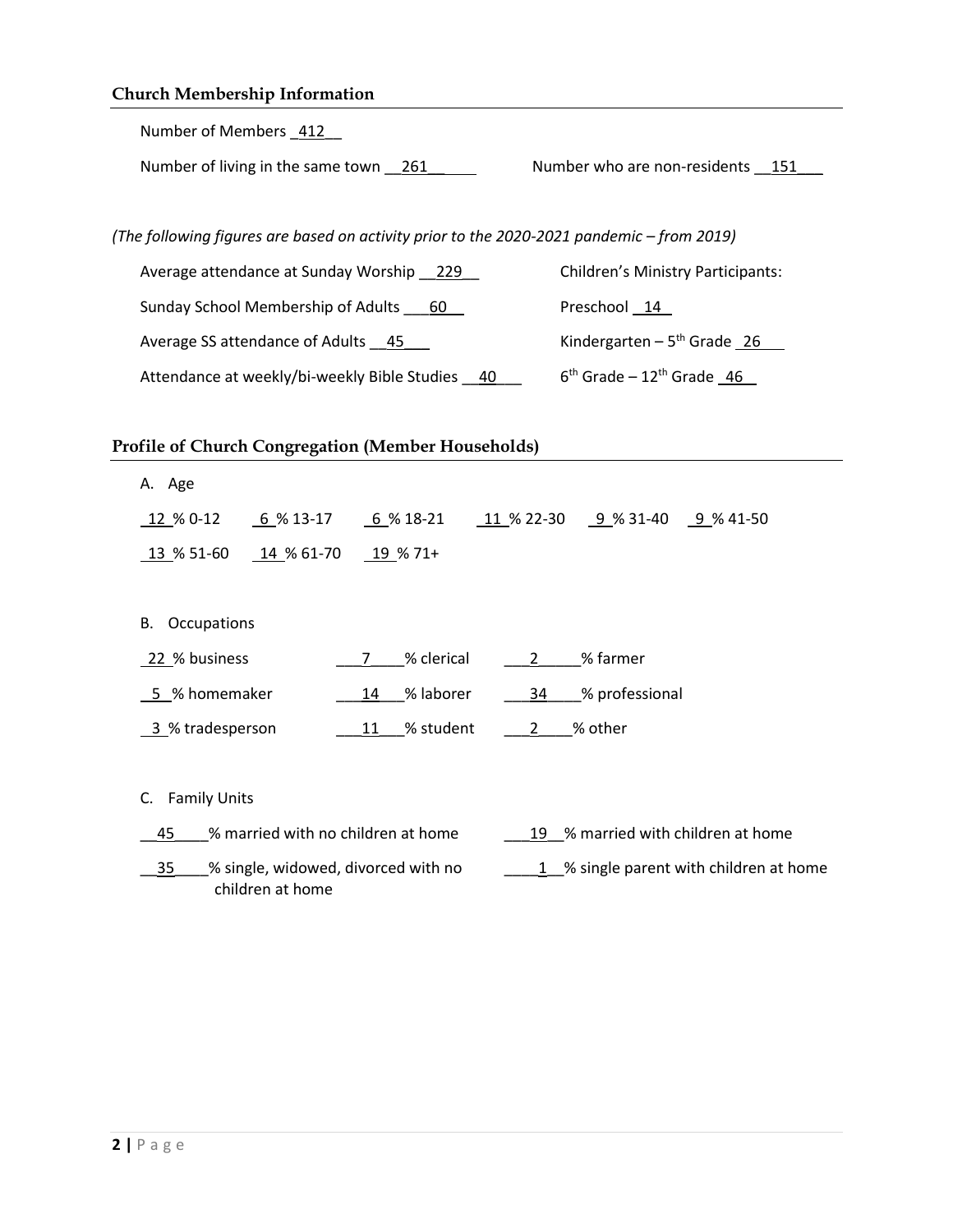#### **Organizational Life**

#### **Committees**

Indicates major committees and ministries that are a part of St. John's Christian Church and frequency of meetings (weekly, monthly, etc.)

Right side column indicates leadership based on the following three descriptions:

- 1. Pastors take primary initiative and responsibility
- 2. Pastors and laity share responsibility
- 3. Laity take primary initiative and responsibility

| Committee                                                           | Purpose                        | # of Members | <b>Frequency of Meetings</b> | Leadership     |  |  |
|---------------------------------------------------------------------|--------------------------------|--------------|------------------------------|----------------|--|--|
| <b>Christian Education</b>                                          | <b>Educational programming</b> | 8            | Monthly                      | 2              |  |  |
| Capital Campaign                                                    | Funds for renovations          | 9            | Monthly                      | 2              |  |  |
| Farm Operations                                                     | Oversees Farm land             | 7            | as needed                    | 3              |  |  |
| Personnel                                                           | Guide/direct paid staff        | 4            | as needed                    | 3              |  |  |
| Scholarship                                                         | <b>Award Funds</b>             | 5            | Bi-yearly                    | 2              |  |  |
| Spiritual Council                                                   | Spiritual Life                 | 9            | Monthly                      | 1              |  |  |
| Consistory                                                          | Governing Body                 | 19           | Monthly                      | $\overline{2}$ |  |  |
| Below are committees that function under Consistory's guidance<br>❖ |                                |              |                              |                |  |  |
| Evangelism                                                          | Promote Church/Outreach        | 8            | Bi-Monthly                   | 3              |  |  |
| Fellowship                                                          | Food and Fellowship            | 8            | as needed                    | 3              |  |  |
| Mission                                                             | Evaluate/distribute funds      | 11           | Monthly                      | 2              |  |  |
| Property                                                            | <b>Facility Maintenance</b>    | 8            | Monthly                      | 3              |  |  |
| Budget & Stewardship                                                | <b>Budget and Investments</b>  | 6            | Quarterly                    | 3              |  |  |

#### **Ministries**

| <b>Sunday Mornings</b>                                               | <b>Wednesday Evenings</b>                                         |  |  |
|----------------------------------------------------------------------|-------------------------------------------------------------------|--|--|
| Infant to Pre-K Nursery during 10:30 Worship                         | LOGOS – Mid-Week children's and youth ministry                    |  |  |
| Preschool Sunday school                                              | Junior Youth Fellowship (6 <sup>th</sup> -8 <sup>th</sup> grades) |  |  |
| Faith Village Sunday school (K-6 <sup>th</sup> )                     | Senior Youth Fellowship (9th-12th grades)                         |  |  |
| Confirmation Program (7 <sup>th</sup> -8 <sup>th</sup> grades)       | Life Planning – senior high mentoring program                     |  |  |
| Senior High Sunday School (9 <sup>th</sup> -12 <sup>th</sup> grades) | <b>Worship &amp; Ministerial</b>                                  |  |  |
| B.A.S.I.C. Class - adult Sunday school                               | Pause for Praise – broadcast of previous week's worship           |  |  |
| Crusaders/Forerunners Class – adult Sunday school                    | YouTube Live Stream Service (10:30 worship)                       |  |  |
| Women's Class - adult Sunday school                                  | Jr Church – children's worship ministry (4 yr. olds – $2^{nd}$ )  |  |  |
| <b>Connections Sunday school</b>                                     | Mission Band – children's worship ministry $(3^{rd} - 6^{th})$    |  |  |
| <b>Small Groups</b>                                                  | <b>Stephen Ministry</b>                                           |  |  |
| Seekers - adult small group                                          | Praise Band                                                       |  |  |
| Men's Prayer Breakfast - men's small group                           | Chancel Choir                                                     |  |  |
| Couples Small Group                                                  | <b>Children &amp; Youth</b>                                       |  |  |
| Tuesday morning bible study                                          | Vacation Bible School                                             |  |  |
| Wednesday AM bible study at Assisted Living                          | Children's Christmas Program                                      |  |  |
| GIF Gals – Women's singles group                                     | Jr. Choir                                                         |  |  |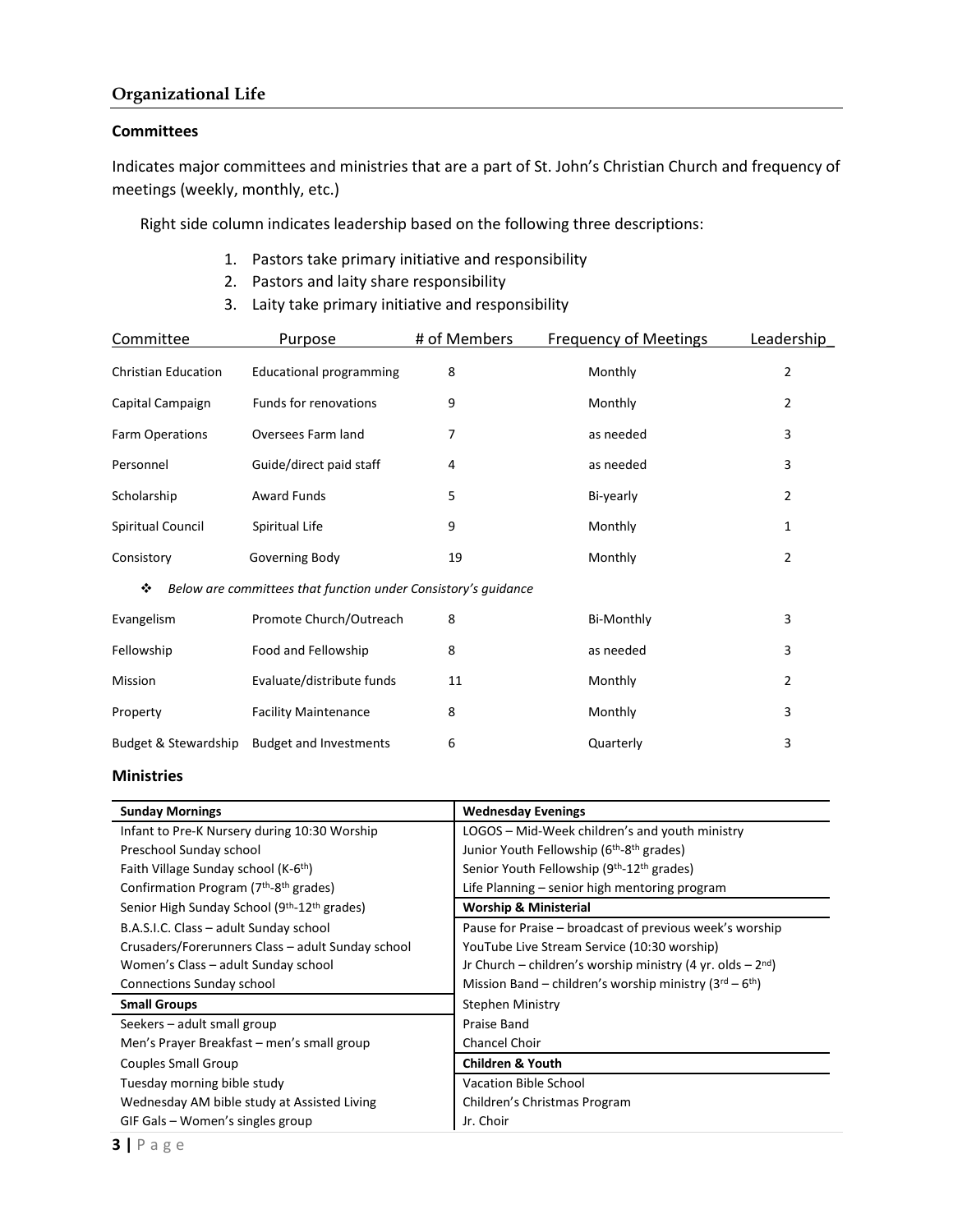#### **Finances and Budget**

| Year | <b>Operating Fund</b><br><b>Expense Budget</b> | <b>Operating Fund</b><br><b>Income</b> | <b>Missions</b><br><b>Expense Budget</b> | <b>Missions</b><br><b>Income</b> | <b>Total</b><br><b>Income</b> |
|------|------------------------------------------------|----------------------------------------|------------------------------------------|----------------------------------|-------------------------------|
| 2021 | \$439,012                                      |                                        | \$116,800                                |                                  |                               |
| 2020 | \$376,616                                      | \$382,920                              | \$143,300                                | \$162,885                        | \$545,805                     |
| 2019 | \$360,245                                      | \$370,890                              | \$147,300                                | \$161,084                        | \$531,974                     |
| 2018 | \$335,999                                      | \$359,812                              | \$150,800                                | \$190,380                        | \$550,192                     |
| 2017 | \$325,850                                      | \$348,760                              | \$148,800                                | \$153,323                        | \$502,083                     |
| 2016 | \$343,211                                      | \$343,108                              | \$151,000                                | \$190,573                        | \$533,681                     |
| 2015 | \$340,771                                      | \$362,295                              | \$153,000                                | \$136,335                        | \$498,630                     |

Operating Ministry and Mission Expense Budgets and Income for the past five years:

Present Investments: \$2,872,652 as of 6/30/2021

Present Operating Savings: \$148,298 as of 6/30/2021

#### **Salary, Benefits and Expenses Offered for Pastor of Music and Worship Position**

#### Cash Salary \$ 30,000 - \$36,000

Housing allowance offered \$12,500

\*No Parsonage Offered

Benefits and Expenses:

- Continuing Education Funds and Time
- Disability Insurance
- Health and Medical Insurance
- Life Insurance
- Social Security offset
- Pension
- **•** Hospitality
- Travel/Mileage
- HSA (Health Savings Account)
- Conference Expenses
- **•** Professional Expenses
- Potential Sabbatical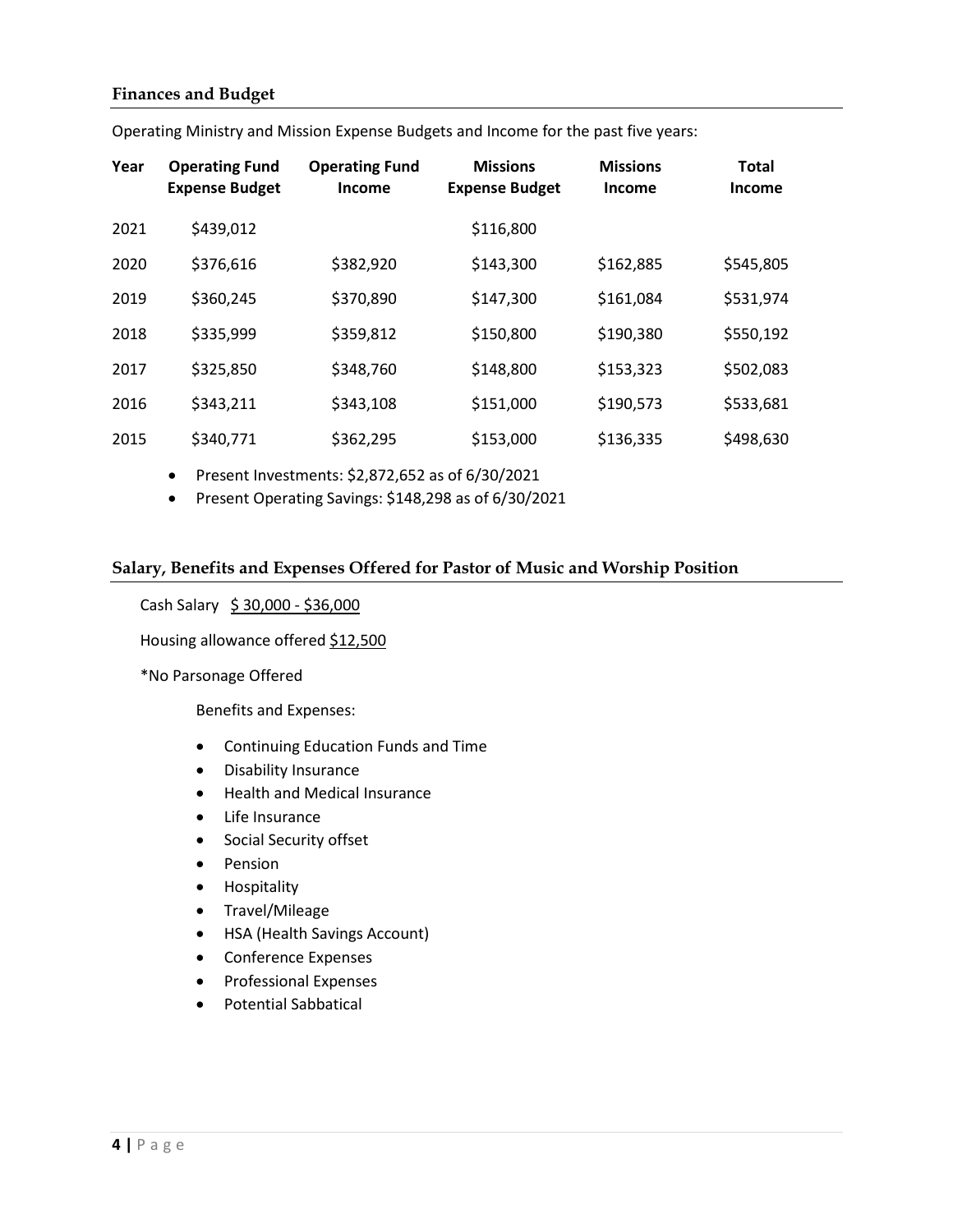### **Property Owned by Church**

#### A. Buildings and properties of the church:

64 year-old, stone structure including Sanctuary and Chapel, Multi-Purpose Fellowship Hall, Fireside Room, Parlor, Multiple Classrooms, rooms with wall murals depicting Biblical Times, Pastor Offices (2), Administrative Office, Kitchen, Paved Parking Area for 250+ Vehicles, Playground Equipment, Bell Tower with Carillon, Pipe Organ (due to a lack of organists and the expense of repairs, the congregation voted to remove the organ when renovation work is being done), Baldwin Baby Grand Piano, Choir Prep Room, Video Display and Sound System, 4 acres of adjoining land, 25 passenger Church Bus, and Trailer/Equipment for Hauling, Metal Storage Building built 2015 housing bus/trailer, etc.; Eugene Buehrer Estate – 210 acre farm land, 167 tillable ground, which is rented out for cash rent.

#### **B. Current work towards a facility renovation/addition program:**

The congregation voted to raise \$4.5 million to renovate the existing facility and to construct additional space at the south end of the existing church structure. The renovation and new addition will be designed to meet the many needs of the church: worship, fellowship, accessibility, child care, Christian education, and facility as proposed by our MAP committee. When the \$4.5 million is raised, the project will begin. We are in the early stages of fundraising for this expansion. As of 2021, the congregation is working towards a \$1.5 million project that will address accessibility throughout the building, accessible and update restrooms, and renovations to the sanctuary.

#### **Relationships with Pastors**

Last three pastors serving at St. John's Christian Church, years served, and accomplishments:

**Rev. Erich Christman (2006 - Present)** Pastor Christman continues to develop leaders within our church family. He has put major emphasis on evangelism through our LOGOS ministry and outreach efforts. Filling people with the joys of the Gospel through faith education has been a priority along with raising greater levels of commitment to being stewards of God's resources. He is currently involved with our "Imagine Your Faith Building Campaign," a \$4.5 million project to renovate the existing facility and to construct additional space at the south end of the church structure. He is a hands-on guy and enjoys mission work projects.

**Rev. David Voll (1994 - 2005)** Pastor Dave's leadership of St. John's maintained the focus of the congregation's worship life, music ministry, Christian service to others, and the spreading of God's message through many mission activities. After leaving St. John's Christian Church to take a period of time away from parish ministry, Pastor Dave then served as senior pastor at St. Paul's United Church of Christ in Oak Harbor, Ohio. As of 2020, Pastor Dave is doing intentional interim ministry work in the Northwest Ohio Association of the U.C.C.

**Rev. Gary Hodges (1972 - 1993)** Rev. Hodges shared with the congregation an interest in music. Under his guidance, a musical tradition began and continues today: The Sermon in Music. In 1976, St. John's commemorated the bicentennial of the nation with Pastor Hodges delivering a sermon from 1741 entitled "Sinners in the Hands of an Angry God." He preached in the style and garb of the sermon's author, Puritan minister, Jonathan Edwards. Rev. Hodges left St. John's Christian Church because he received a call to be the Senior Pastor of the Congregational U.C.C. in Algonquin, Illinois, a larger congregation. Rev. Hodges entered into eternal life in 2005.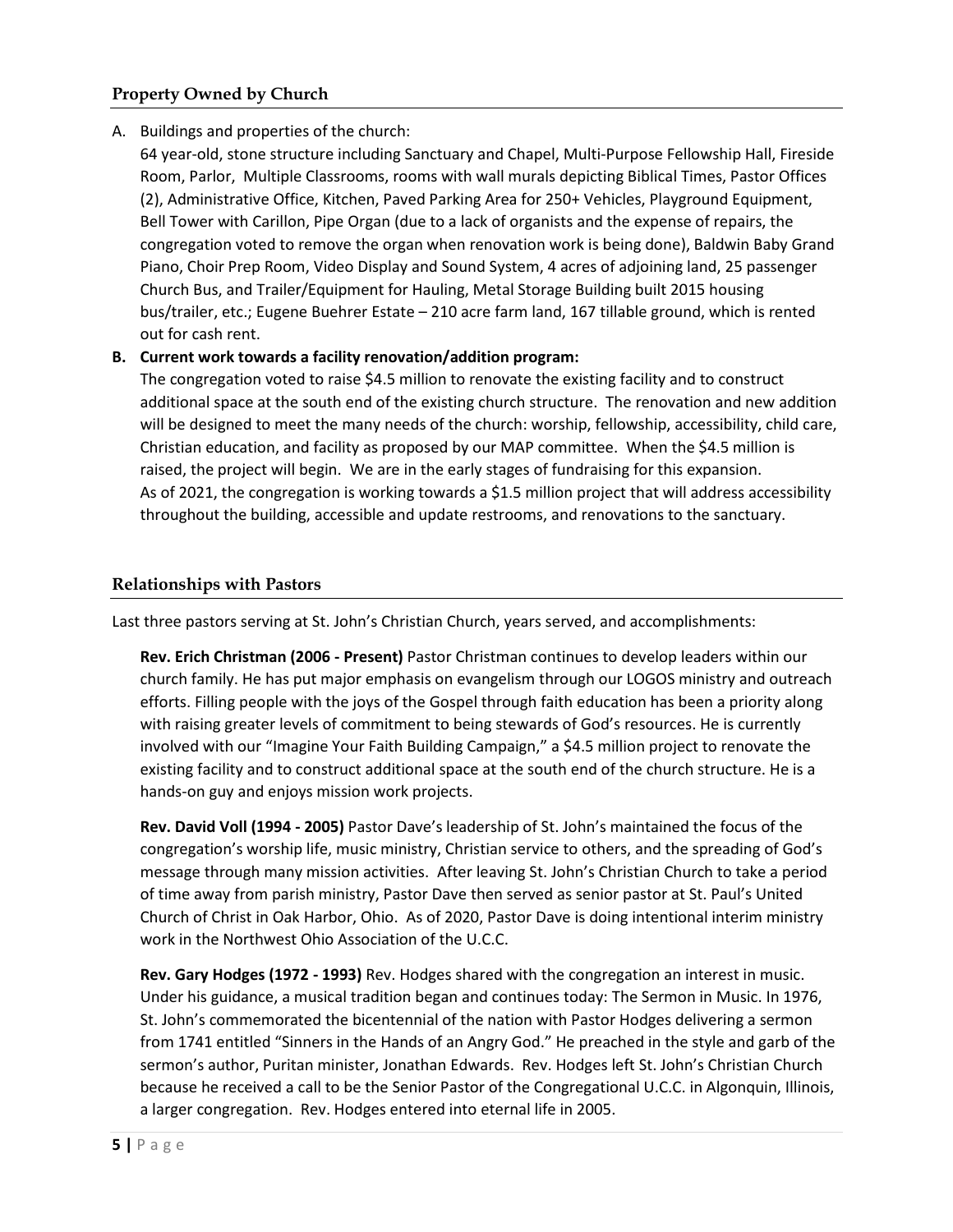Last three associate pastors serving at St. John's Christian Church, years served, and accomplishments:

**Rev. Alex Young (2016-2021)** Alex started at St. John's in November of 2016 and was ordained at St. John's in March, 2017. While employed, Alex coordinated the church's youth ministries and worked with a few area churches to build a young adult ministry. Alex coordinated the work to launch a Stephen Ministry at the church and oversaw the initial training of Stephen Leaders and Stephen Ministers. Alex shared in leading worship, preaching, Bible teaching and pastoral care. He is now the pastor at Crossroads Presbyterian Church in Woodbridge, VA.

**Rev. Adam Just (2006- 2016)** Adam was ordained at St. John's in October of 2007. While employed, Adam was instrumental in growing St. John's youth program. Attendance numbers increased and high school (boys and girls) and college small groups were added under his term. In 2008 he led a mission trip to the Kajiado Children's Home in Kenya, Africa and organized a senior high youth mission trip to Biloxi, MS. He participated in worship and encouraged members to daily prayer and Bible study. During Rev. Christman's 2013 sabbatical, Rev. Just stepped into the role of senior pastor. In 2016 he was called to serve as a co-pastor at Washington Church, Toledo, OH until the spring of 2021.

**Rev. Erich Christman (1996 – 2006)** Erich was called by St. John's as a student associate pastor. During his years as associate, he focused on expanding the church camping program, short-termspecial-interest Sunday School classes, local mission service, children's puppet ministry, one-day special interest retreats, church retreats, mission trips (Tijuana and Biloxi), in addition to adding additional Bible study groups. Upon being conferred with a Master of Divinity degree, Erich was ordained at St. John's in September of 2004. During 2006 Erich was called as the senior pastor.

#### **Community Characteristics**

For detailed information, visit<http://archbold.com/>

- A. Population of the Village of Archbold (per 2010 Census data while awaiting 2020 data): 4,346
- B. Percentages of populations according to racial and ethnic background per 2010 Census data:
	- a. White: 90.5%
	- b. Black or African American: 0.5%
	- c. American Indian/Native Alaskan: 0.4%
	- d. Asian: 0.87%
	- e. Other: 5.6%
	- f. Two or more races: 2%
	- g. Hispanic or Latino (of any race): 16.8%
- C. Educational level of adults in Archbold
	- a. Some college or associate's degree: 35.5%
	- b. High school or GED: 35%
	- c. Bachelor's degree or higher: 20.1%
	- d. Less than high school: 8.6%
	- e. No schooling: 0.8%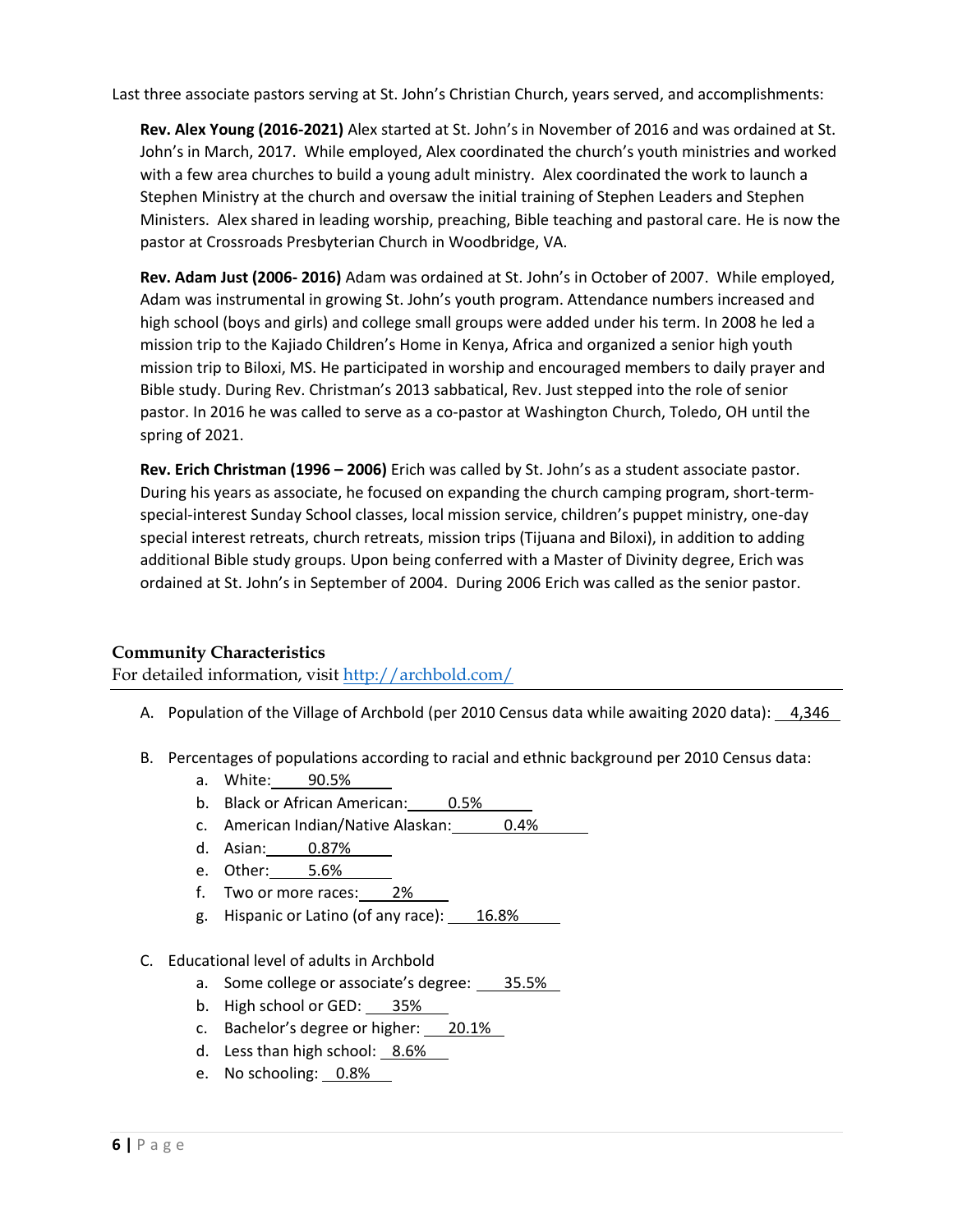- D. Primary businesses/industries in Archbold:
	- Manufacturing
	- Construction
	- Agricultural
- E. Distinctive attributes of Archbold:
	- School System
	- Park System
	- Low Crime Rate
	- 9 Protestant Churches, 1 Catholic Church, and 1 Ministerial Association
	- Larger employment than number of inhabitants of the village
	- Healthcare Options
	- Emphasis on Church and Family
	- Strong working relationship between public schools and church. Wednesday evenings are committed to church activities.
- F. What major trends are envisioned for Archbold during the next five years?
	- Always a growing community
	- View Archbold's Comprehensive Plan for 2021 here: [https://www.dropbox.com/s/3gyejf6h14p7xhs/Archbold%20Plan\\_1.25.21\\_V3.p](https://www.dropbox.com/s/3gyejf6h14p7xhs/Archbold%20Plan_1.25.21_V3.pdf?dl=0) [df?dl=0](https://www.dropbox.com/s/3gyejf6h14p7xhs/Archbold%20Plan_1.25.21_V3.pdf?dl=0)
- G. Any problems confronting Archbold which members feel should be addressed by the church?
	- Poverty and Homelessness
	- Growing decline of church/worship attendance
	- Affordable housing
- H. What purpose is the St. John's Christian Church building now being used for by the community of Archbold?

Community Meals, Weddings/Funerals, Soccer/Basketball Practices, FCCLA, NAMI (National Alliance for Mental Illness), Piano Recitals, NwOESC Work Transition Program, Youth for Christ

#### **Congregational Characteristics**

A. In what ways does St. John's Christian Church participate in Christian community activities?

Community Meal Ministry – coordinated by local ministerial association Archbold FISH Pantry - <https://www.archboldfish.org/> Fulton County Christmas Cheer - <https://www.fultoncountychristmascheer.org/> Friendship House (homeless shelter) – overseen by local ministerial association Shepherds Circle – coordinated by a local volunteer Growing Hope Globally – <https://www.growinghopeglobally.org/> Youth for Christ Ministry - <https://yfc.net/> A Fairlawn Supporting Church - <http://fairlawnarchbold.com/>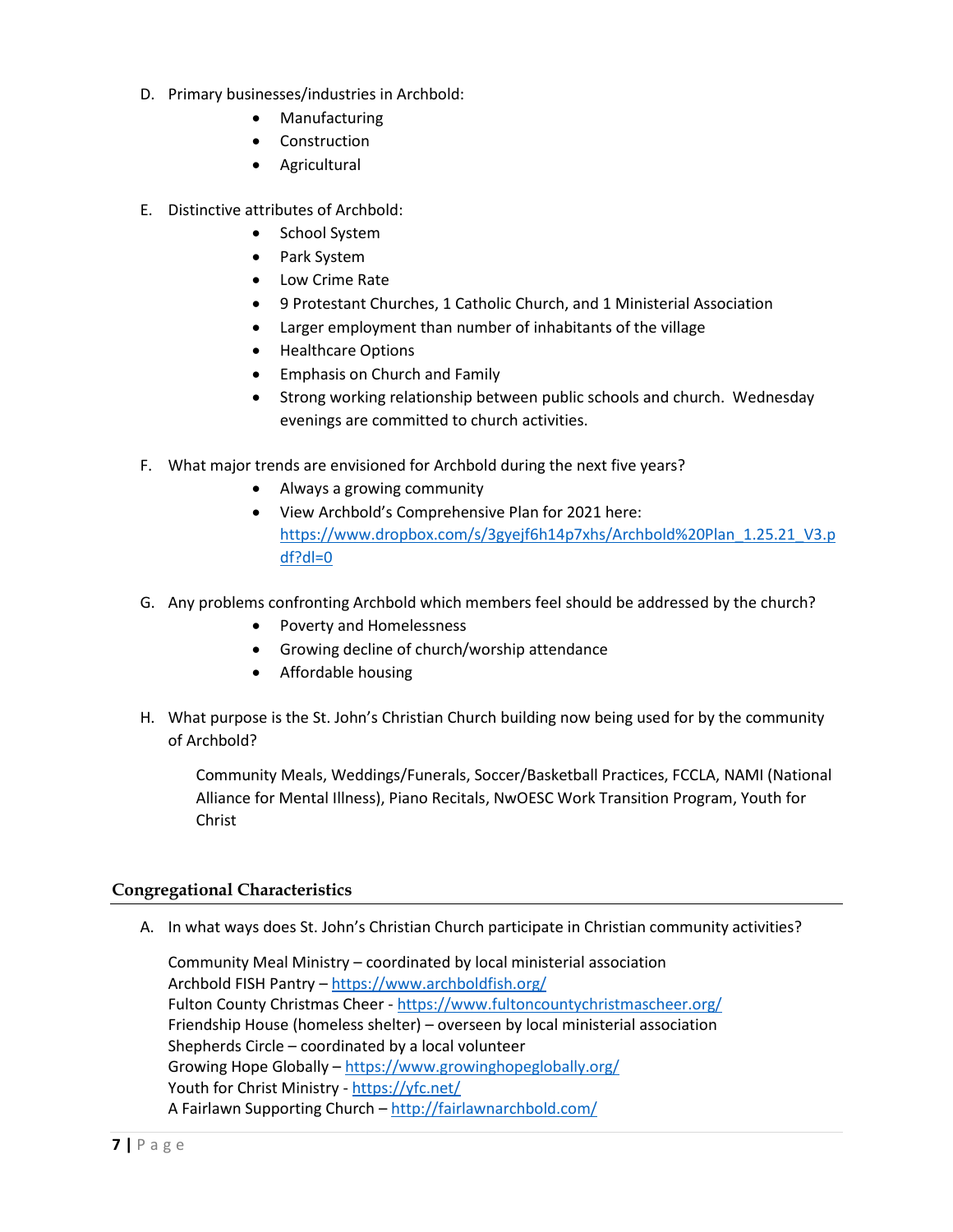B. What major trends does St. John's Christian Church envision in the next five years?

Pastor of Music and Worship position to strengthen and enhance our worship of God Building Renovation for accessibility and worship Evangelism Outreach and Community Ministry Enhancement

C. Theological and Faith Stance of St. John's Christian Church.

This church acknowledges as its sole Head, Jesus Christ, the Son of God and the Savior of all people. It acknowledges as brothers and sisters in Christ all who share in the confession. It looks to the Word of God in the Scriptures, and to the presence and power of the Holy Spirit, to prosper its creative and redemptive work in the world. It claims as its own the faith of the historic Church expressed in the ancient creeds and reclaimed in the basic insights of the Protestant Reformers. It affirms the responsibility of the Church in each generation to make this faith its own. In accordance with the teaching of our Lord and the practice prevailing among evangelical Christians, it recognizes two Sacraments: Baptism and Holy Communion.

The creedal belief statement of the congregation is The Apostles' Creed:

*I believe in God the Father Almighty, Maker of heaven and earth; and in Jesus Christ his only begotten Son, our Lord; who was conceived by the Holy Ghost, born of the Virgin Mary, suffered under Pontius Pilate, was crucified dead, and buried; he descended into hell; the third day he rose from the dead; he ascended into heaven, and sitteth at the right hand of God the Father Almighty; from thence he shall come to judge the quick and the dead. I believe in the Holy Ghost; the holy Christian Church; the Communion of saints; the forgiveness of sins; the resurrection of the body; and the life everlasting. Amen.*

We covenant one with another to seek and respond to the Word and the Will of God. We purpose to walk together in the ways of the Lord, made known to us. We hold it to be the mission of the Church to witness to the gospel of Jesus Christ in all the world, while worshipping God, and striving for truth, justice, and peace. As did our ancestors we depend on the Holy Spirit to lead and empower us. We pray for the coming of the kingdom of God, and we look with faith toward the triumph of righteousness and eternal life.

In the Reformed Tradition of the Church, we find our roots in the theology of Ulrich Zwingli, the reformer in Zurich, and John Calvin, of Geneva. We are Evangelical in nature, serving to proclaim the gospel, the good news of Jesus Christ, to all. We confess:

- 1. Authority of one God God exists and is ultimately in control of the universe (Romans 13:1)
- 2. Authority of the Scriptures the Bible is the inspired, inerrant Word of God; the rule of faith and practice for Christians. (1 Thessalonians 2:13) (2 Timothy 3:16)
- 3. Doctrine of justification by faith by grace through faith in Jesus Christ, believing Christians are pardoned of their sins and are reconciled to God. (Acts 4:6-7, 10:43) (Romans 3:21-24)
- 4. Priesthood of all believers those who through faith have been united to Christ, offering gratitude to God by living as spiritual sacrifices to Him. (1 Peter 2:5, 9) (Hebrews 13:15-16)

### *(Scripture references cited are meant to help provide understanding to the confessed beliefs of faith, and are not meant to be sole points of understanding, but must be read in the entire context of the scriptures)*

Key beliefs of the congregation, as affirmed in the affiliation exploration of 2006, include: Jesus as Divine, Human, and Savior; the Inerrancy of Scripture, the Sacraments of Baptism and Communion; Infant Baptism and Dedication; Local Church Autonomy; and the Importance of Women in Ministry. The congregation views as sin anything that breaks a person's relationship with God. This includes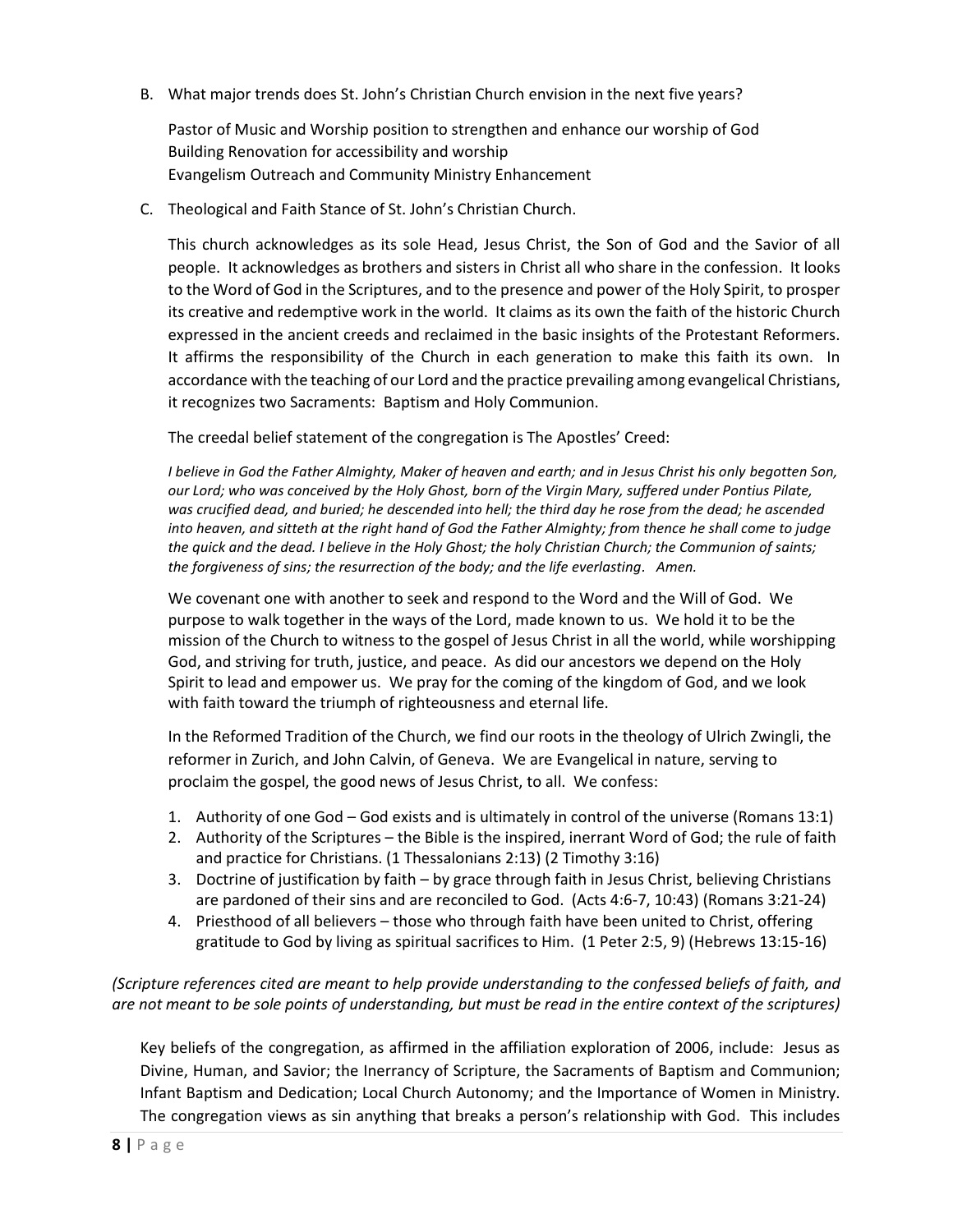the sins of abortion, homosexuality, and same-gender marriage, which receive much coverage in mass media, knowing that all sin is sin in God's eyes.

- D. Describe strengths or positive qualities of St. John's Christian Church.
	- Welcoming
	- Strong mission outreach financial and hands-on support
	- Desire to have a strong and growing youth program
	- Desire to have a strong music ministry
	- Inviting
	- Many Bible Study/Sunday School options for all ages
	- Gifted with great leadership
	- Committed to excellence, always striving to do things well
	- Impactful worship services
	- Generous/Giving stewardship and volunteerism
- E. Describe the ministry/missions that St. John's Christian Church is involved with locally and globally.

St. John's has historically possessed a strong sense of calling and commitment to ministries of mission and service. It is one of the hallmark qualities of our congregation. Members of our church family are afforded many and various opportunities to live out the call of the Gospel to "love your neighbor" and to minister to "the least of these." The missions program of St. John's involves both monetary support and hands-on involvement.

- To view our Mission Projects and Partners, visit [www.stjohnsarchbold.org/service/](http://www.stjohnsarchbold.org/service/)
- F. Traditions of St. John's Christian Church that the congregation would expect a pastor to respect and/or practice would include:
	- 1. Sacrament of Baptism we observe both infant and believer's baptism, and baptize through sprinkling or immersion. Baptism through immersion is held at either a pond of a church member or at a local church that lets us use their baptismal pool.
	- 2. Infant Dedication parents may dedicate their child to the Lord during a service of worship, trusting that the child will desire to be baptized and confirm their faith as they mature.
	- 3. Sacrament of Communion we observe open communion, trusting in the Spirit of God to work upon a believer's heart as they prepare to receive communion. We state that older youth and adults may commune, but we do not stop a younger youth or child from taking communion. Communion at our 8am service is served by having the people come to the front of the sanctuary to receive the elements, and at the 10:30am service people are served in the pews. Communion is served seven times during the year.
	- 4. Confirmation we have a two year Confirmation Program for our  $7<sup>th</sup>$  &  $8<sup>th</sup>$  grade youth which is taught by the pastor(s).
	- 5. St. John's observes the liturgical seasons of the Christian calendar. There are seasonal paraments in the sanctuary. We hold special evening services during the seasons of Advent and Lent. Pastors are expected to wear robes when observing baptism and communion, and on the holy days of the year.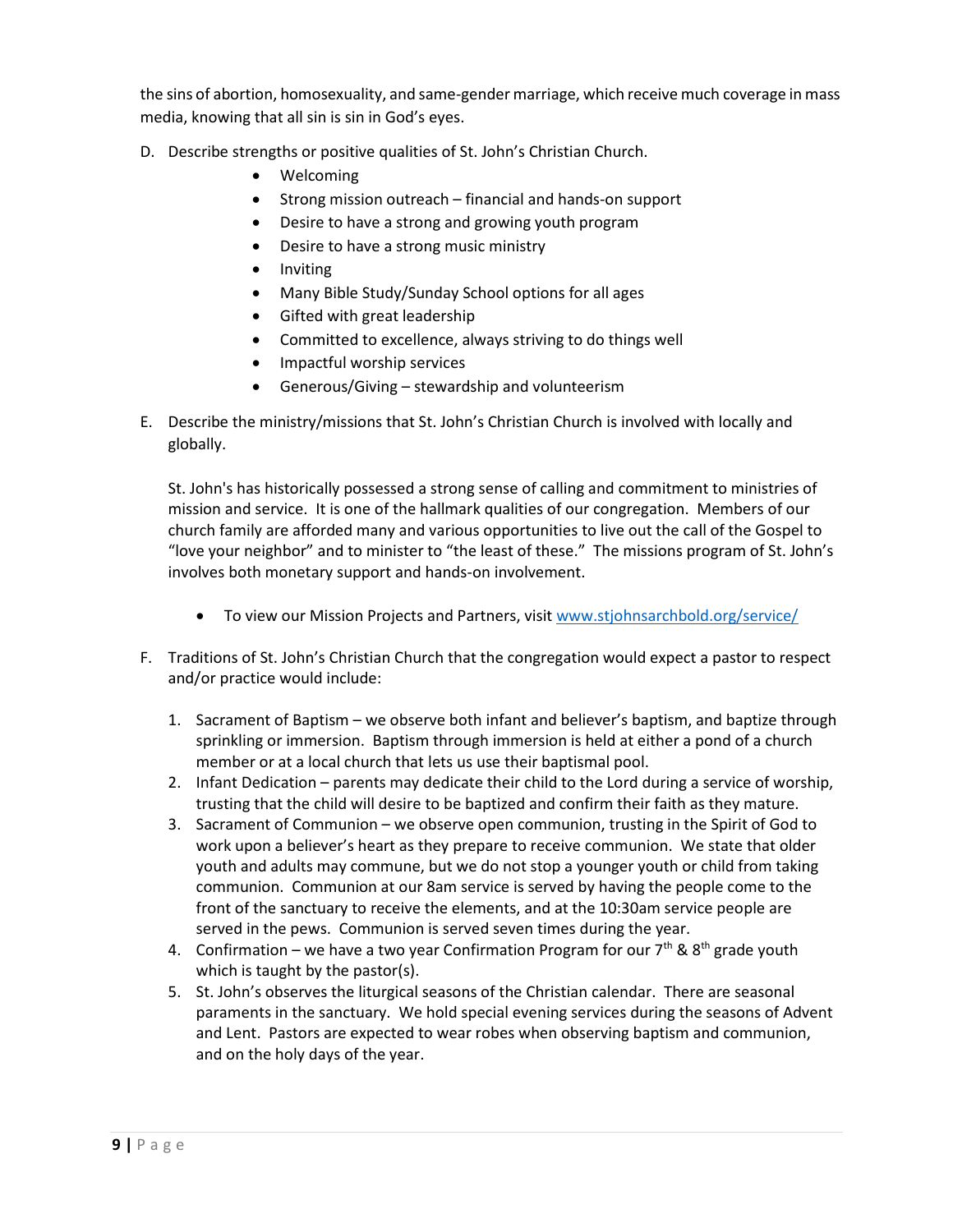Expectations of the role of the person serving as the Pastor of Music and Worship include being a part of discussions regarding the worship ministry items in the Church Vision for Ministry plan (included below), with the gifts and interests of the person being considered for how they may invest their time in coordinating any of these areas. Expectations for the Pastor of Music and Worship would be to focus in areas of worship and ministry. Important qualities of a Godly Pastor we are seeking would include:

- (1) Loves the Lord Jesus Christ
- (2) Compassionate and caring person, sensitive to other's needs
- (3) Is a person of prayer
- (4) Is a good team player
- (5) Maintains confidentiality
- (6) Is effective in planning and leading worship
- (7) Works well with children
- (8) Inspires confidence in their leadership
- (9) Is effective in working with youth
- (10) Is a mature and emotionally secure person
- (11) Is a musically talented person instrumentally or vocally
- (12) Has a grace perspective in dealing with others
- (13) Organized

#### **Church Vision for Ministry**

*Plan of Ministry as Derived through a two year recent Discernment Process*

#### **Worship Goals**

- 1. Greeting, Welcoming and Fellowship
	- a. Recruit, equip and schedule people to serve as greeters at the south entrance, at the east accessible entrance, and possibly at the east preschool entrance; opening doors and greeting people, passing out bulletins, guiding visitors to the welcome center
	- b. Recruit, equip and schedule people to serve as ushers in the sanctuary narthex, at the three entrances, greeting people who enter through the carport, assisting people as needed
	- c. Produce and provide "Welcome Bags" to hand to visitors, with bags containing church information and a welcoming gift
	- d. Create a "Welcome Center" outside the chapel more visible, staffed, etc.
	- e. Occasionally, extend greeting time so people can meet people they don't know or often talk to

#### 2. Worship Music

- a. Fill the staff position of a Pastor of Music and Worship
- b. Recruit and equip additional praise band members, possibly forming two teams, including youth, adding additional instruments as available
- c. Sing hymns and songs that enliven worship
- d. Have the praise band play for both songs and hymns
- e. Play recorded music as people enter the sanctuary prior to the actual start of worship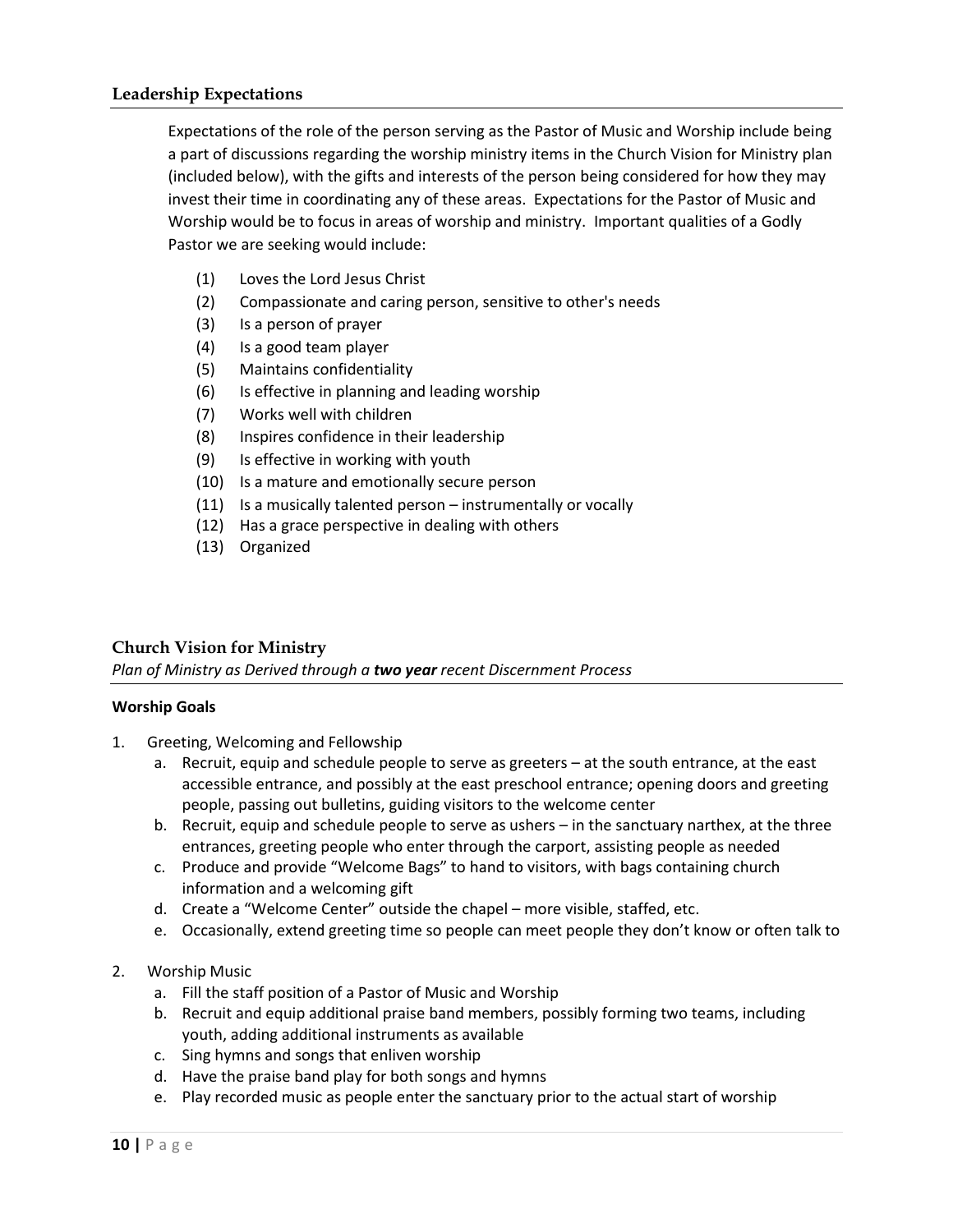- 3. Sunday Morning Schedule
	- a. Following much discussion of whether to continue to offer two worship services each Sunday or whether to move to one worship service each Sunday, no discerned direction was perceived.
- 4. Worship
	- a. Provide a mix of sermon series by length, by topic, by focus including guest speakers
	- b. Continue the use of lay involvement in leading worship services
	- c. Involve confirmands and youth in worship, as ushers, asking them to introduce themselves to people, and vice versa
	- d. Enliven the time of receiving the offering use of other instruments than just the piano, vocal offerings, verbal sharing's, exit offering, etc.
	- e. Pause for Praise share with the congregation the value of this ministry
- 5. Worship Technology
	- a. Update audio and video systems as necessary projection monitors, cameras, microphones, etc.
	- b. Recruit and equip additional techs sound, video, computer, live stream
	- c. Enhance live stream worship services via Facebook Live, or via a similar type of system (added)

#### **Christian Education Goals**

- 1. Creating Relationships
	- a. Strive to provide ministries that bring people into an ever strengthening relationship with God
	- b. Strive to provide ministries that bring people into united and blessed relationships with others
	- c. Continue to provide Sunday school classes and Sunday school programs for all ages
	- d. Continue to provide a Wednesday evening ministry for children and youth
	- e. Provide additional adult Bible studies and small groups
	- f. Coordinate an annual church retreat
	- g. Incorporate new church members and friends into a Sunday school class or small group
- 2. Biblical Literacy
	- a. Design and offer ministries so people will learn and know the Bible narrative
	- b. Teach the Bible so people will be shaped by its teachings, loving and obeying the Lord
	- c. Continue to offer Walk Thru the Bible Events strongly recruit youth and adult participation
	- d. Create and post scripture verse slides, banners and art work
	- e. Research and promote appropriate Bible apps and software
	- f. Continue to lift up the daily Discovery guide readings
	- g. Consider a three or five year plan of working through the entire Bible through worship, Sunday school and Bible studies
	- h. Engage in a church wide memory challenge with rewards
	- i. Offer E100 or the Essential Jesus Challenge again
	- j. Offer teaching lessons in worship and in Sunday school similar to Lenten series verse by verse, historical/grammatical commentary
- 3. Promote and encourage existing ministries
	- a. Worship announcements
	- b. Produce and play videos of ministries and events
	- c. Host a Christian Education Fair on Rally Sundays, offer Rally Sunday's more than once a year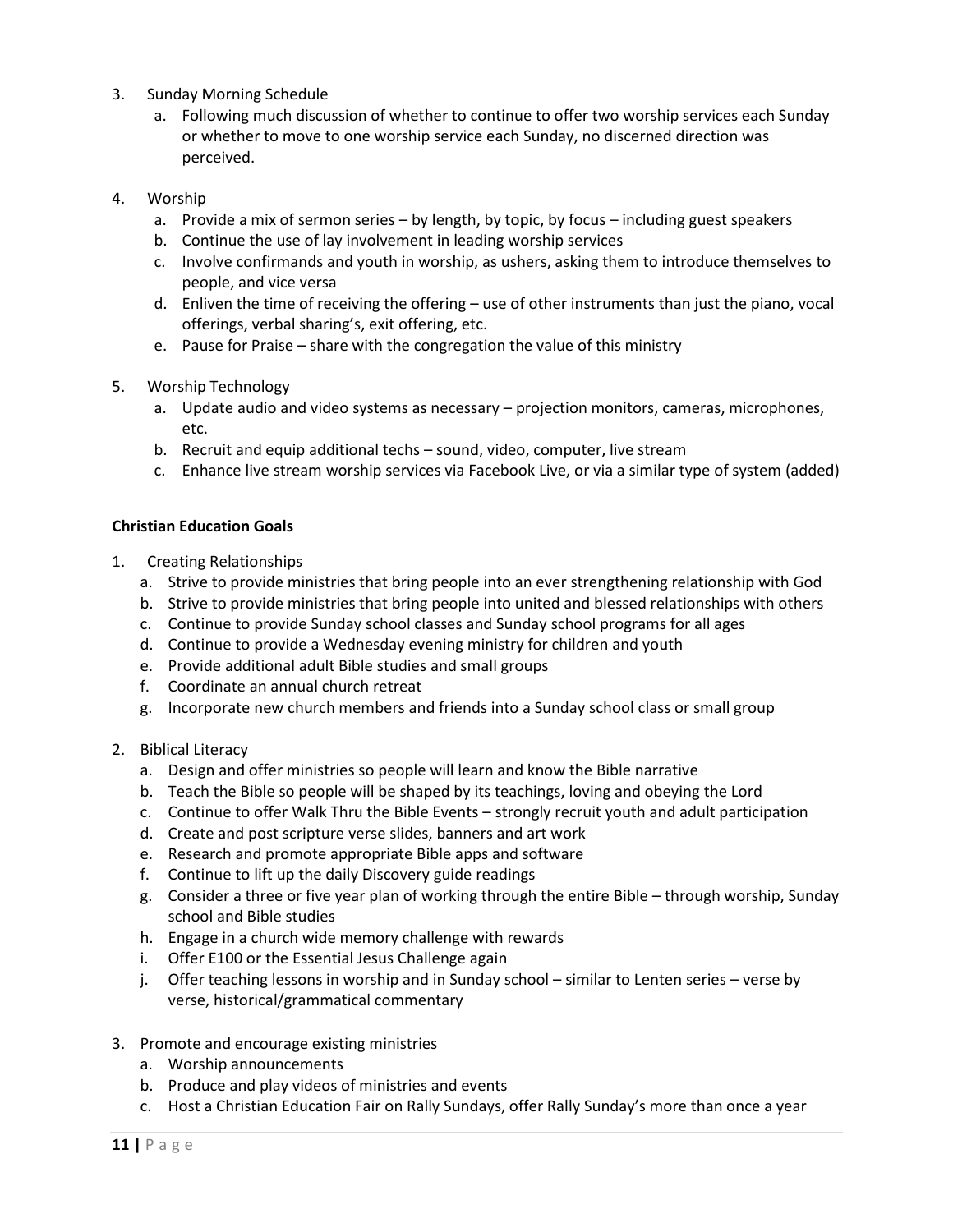- 4. Equip leaders to coordinate and staff ministries
	- a. Pursue a part-time or full-time position of Director of Christian Education Ministries
	- b. Pursue a part-time or full-time position of Youth Minister
	- c. Send ministry staff, paid and volunteer, to training conferences annually or bi-annually
	- d. Provide teacher/leader educational training
		- i. Quarterly including signing up for next quarter's teaching slots, evaluation and review
		- ii. Potentially held during the Sunday school hour
	- e. Recruit dynamic and hospitable leaders, equipping them with further tools to lead and teach
		- i. Invite people new to teaching to serve as a co-teacher with an experience teacher
	- f. Equip leaders to use curriculum as a guide, utilizing their own knowledge and experience to make the lessons interactive
- 5. Curriculum
	- a. Seek new material for Faith Village
	- b. Consider seeking new material for LOGOS
	- c. Seek input from middle school and high school youth on teaching and discussion topics
	- d. Provide materials on parenting topics raising children, teaching children and youth the Bible at home, relating to and communicating with teens, etc.

#### **Fellowship Goals**

- 1. Continue to provide a variety of fellowship ministry events with the understanding that each event may gather only a percentage of the congregation together, knowing that each group gathering will be a blessing to those who attend.
- 2. Realizing that every ministry of the congregation involves the ministry of fellowship, an annual listing of fellowship ministry events and avenues of fellowship will be maintained from year to year, delineating planning responsibilities, schedule and pertinent information. The accompanying spreadsheet is a beginning draft of such an annual listing.
- 3. In addition to fellowship ministries currently being offered, it is encouraged that the following ministries offered in the past be restarted:
	- a. Church Camp Out
	- b. Children's Overnights
	- c. Movie Nights
	- d. Church Retreat
	- e. Youth Lock Ins / Retreats
	- f. Men's Fraternity
	- g. Shepherd Ministry
	- h. Participation in Sports Leagues
	- i. Women's Ministries Mother/Daughter Events
- 4. Additionally, it is encouraged that the following new ministries be considered:
	- a. Monthly Luncheons following worship for People New to SJCC
	- b. Family Picnics
	- c. Game Nights
	- d. A Hiking Group
	- e. Hymn Sings
	- f. Paint & Pray Events
	- g. Progressive Dinners